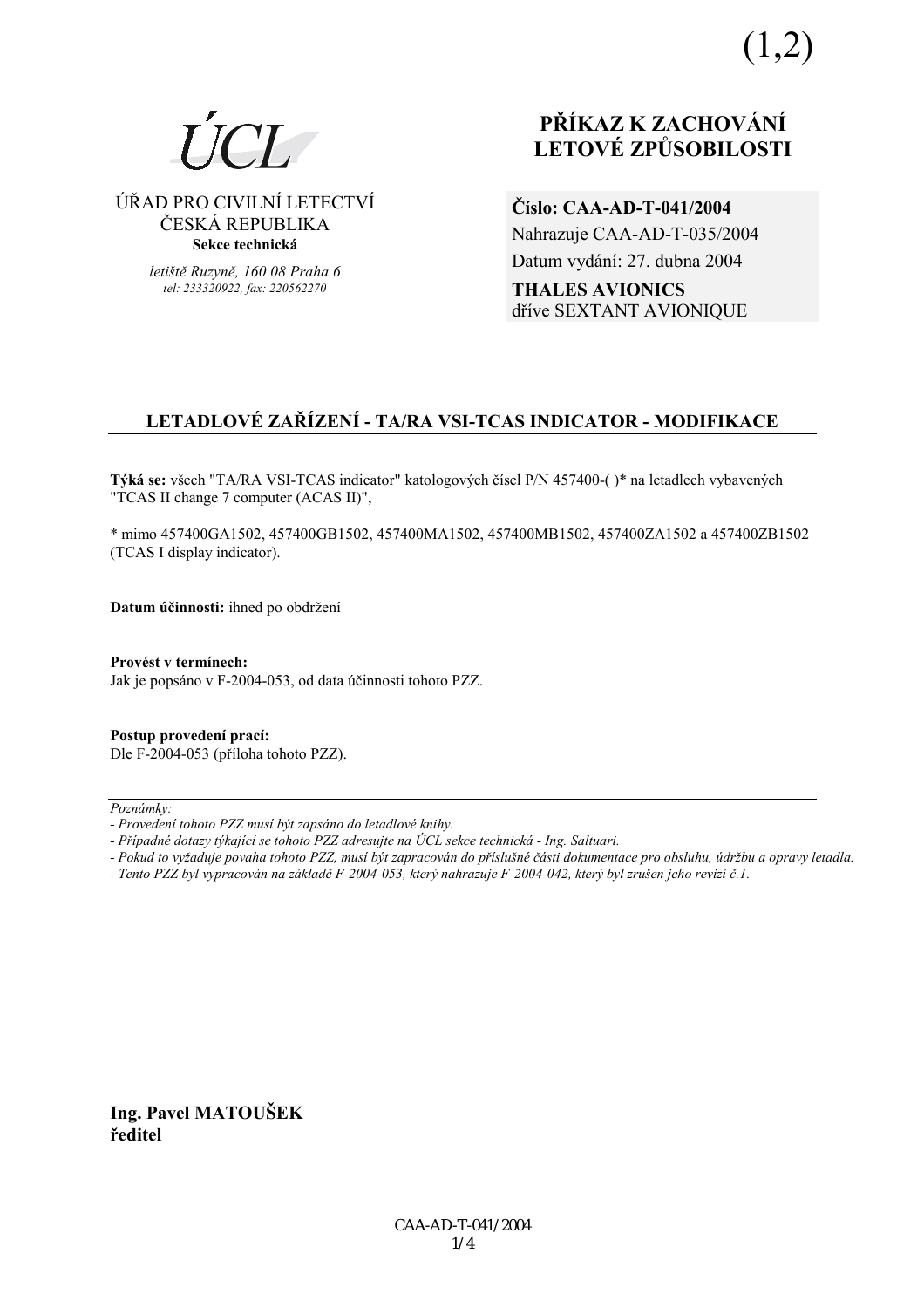#### **DGAC AD No.: F-2004-053**

Issue date: March 31, 2004

F-2004-042 cancelled by its Revision 1

**THALES AVIONICS SYSTEM TCAS II / ACAS II equipment**  Type certificate(s) No. None TCDS No. None ATA chapter: 34

#### **Subject: TA/RA VSI-TCAS Indicator THALES AVIONICS (formerly SEXTANT AVIONIQUE) PN 457400-( )**

## **1. EFFECTIVITY:**

This Airworthiness Directive (AD) applies to all TA/RA VSI-TCAS indicator P/N 457400-( )\* fitted onboard aircraft equipped with TCAS II Change 7 computer (ACAS II).

\* except 457400GA1502, 457400GB1502, 457400MA1502, 457400MB1502, 457400ZA1502 and 457400ZB1502 which are not concerned (TCAS I display indicator).

#### **2. REASONS:**

This AD replaces AD F-2004-042 which is cancelled. It takes over the requirements of AD F-2004-042 and adds PN 457400SB0711 to the effectivity.

THALES AVIONICS TA/RA VSI-TCAS indicator displays an "RA fail" message when a "maintain - Don't Climb/Don't descent" resolution advisory (multi-aircraft encounter configuration) is issued by the TCAS II computer. Normally in this condition, the TA/RA VSI-TCAS indicator should display on the vertical speed scale a green arc of +/-250 ft/mn with the rest of the scale red. This resolution advisory type was introduced by the TCAS II change 7 logic (DO 185A).

Probability to encounter the operational scenario leading to this resolution advisory is low but this situation, where the aircraft is located between two others, one below and one above, is critical. This misbehaviour may lead to an hazardous situation if wrong interpretation of the required manoeuvre is made by the crew. It should be noted that traffic advisory indication on the TA/RA VSI-TCAS display and aural annunciation ("Maintain Vertical Speed, Maintain") are correct.

This AD doesn't apply to THALES AVIONICS VSI indicator fitted onboard aircraft equipped with TCAS Change 6.04 computer because "maintain - Don't Climb/Don't descent" resolution advisory is not triggered by this TCAS logic.

#### **3. MANDATORY ACTIONS AND COMPLIANCE TIMES:**

#### **3.1. AFM temporary limitation**

Within 15 days following the effective date of this AD, modify the AFM of all aircraft, equipped with TCAS II change 7 computer (ACAS II) and TA/RA VSI-TCAS indicator P/N 457400-()\* not modified in accordance with 3.2 hereafter, to include the following ACAS II temporary limitation:

#### **Quote**

**Limitation:**

**When a "Don't climb-Don't descend-Maintain" Resolution Advisory is triggered, the TA/RA VSI-TCAS may indicate an RA fail message whereas audio annunciation ("Maintain Vertical Speed, Maintain") and traffic display information are correct. In this specific case, the crew should follow the audio annunciation and therefore maintain the vertical speed until the clear of conflict condition has occurred. Unquote**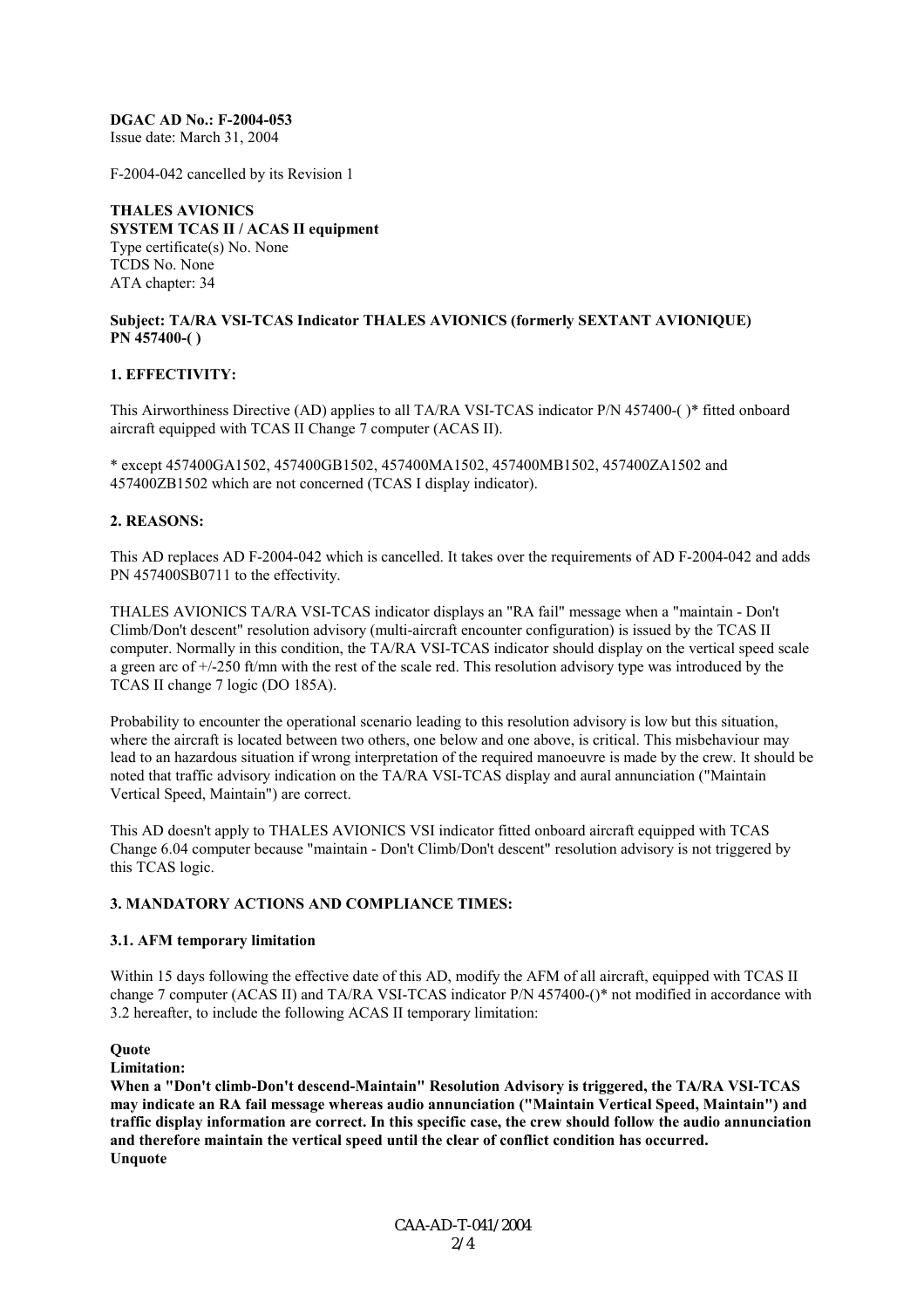Inserting a copy of this AD in the AFM is an acceptable means of complying with this requirement. This AFM temporary limitation must be cancelled as soon as TA/RA VSI-TCAS is modified in accordance with the appropriate SB described in chapter 3.3. here after.

## **3.2. THALES AVIONICS TA/RA VSI-TCAS indicator modification**

Before December 31, /2007, unless already accomplished, modify the software of all TA/RA VSI-TCAS THALES AVIONICS indicator PN 457400-( )\* installed on aircraft equipped with TCAS Change 7 computer (ACAS II) in order to be in conformity with DO 185A standard for the configuration "don't climb, don't descend, preventive, maintain" (table 2-16 mapping between RA, aural annunciation and Arinc world 270 content).

Note: It is the responsibility of the operator to check with the design approval holder of the ACAS II installation that TA/RA VSI-TCAS equipment modification doesn't alter the initial aircraft ACAS II installation airworthiness condition.

#### **3.3. TA/RA VSI-TCAS PN affected and Service Bulletin References**

The table hereafter lists the appropriate THALES AVIONICS Service Bulletin permitting to modify the software of TA/RA VSI in accordance with chapter 3.2.

| PN affected   | PN after modification | THALES AVIONICS SB reference |
|---------------|-----------------------|------------------------------|
| 457400EA0311  | 457400EA0312          | 457400-34-083                |
| 457400EB0311  | 457400EB0312          | 457400-34-083                |
| 457400FA0311  | 457400FA0312          | 457400-34-083                |
| 457400FB0311  | 457400FB0312          | 457400-34-083                |
| 457400GA0311  | 457400GA0312          | 457400-34-083                |
| 457400GA0602  | 457400GA1901          | 457400-34-083                |
| 457400GA0911  | 457400GA1901          | 457400-34-083                |
| 457400GA1100  | 457400GA1901          | 457400-34-083                |
| 457400GA1311  | 457400GA1901          | 457400-34-083                |
| 457400GA1312  | 457400GA1901          | 457400-34-083                |
| 457400GA1900  | 457400GA1901          | 457400-34-082                |
| 457400GA0011  | 457400GA0012          | 457400-34-085                |
| 457400GB0011  | 457400GB0012          | 457400-34-085                |
| 457400GB0911  | 457400GB1901          | 457400-34-083                |
| 457400GB1100  | 457400GB1901          | 457400-34-083                |
| 457400GB1311  | 457400GB1901          | 457400-34-083                |
| 457400GB1312  | 457400GB1901          | 457400-34-083                |
| 457400GB1900  | 457400GB1901          | 457400-34-082                |
| 457400GB2000  | 457400GB1901          | 457400-34-084                |
| 457400GB2100  | 457400GB2101          | 457400-34-083                |
| 457400HA1900  | 457400HA1901          | 457400-34-083                |
| 457400JA1900  | 457400JA1901          | 457400-34-083                |
| 457400KA0602  | 457400KA1901          | 457400-34-083                |
| 457400KA1311  | 457400KA1901          | 457400-34-083                |
| 457400KA1900  | 457400KA1901          | 457400-34-083                |
| 457400KB1311  | 457400KB1901          | 457400-34-083                |
| 457400KB 1900 | 457400KB1901          | 457400-34-083                |
| 457400LA2000  | 457400LA1901          | 457400-34-084                |
| 457400MA0602  | 457400MA1901          | 457400-34-083                |
| 457400MA1311  | 457400MA1901          | 457400-34-083                |
| 457400MB1311  | 457400MB1901          | 457400-34-083                |
| 457400PA1900  | 457400PA1901          | 457400-34-083                |
| 457400PB1900  | 457400PB1901          | 457400-34-083                |
| 457400RA0711  | 457400RA0712          | 457400-34-083                |